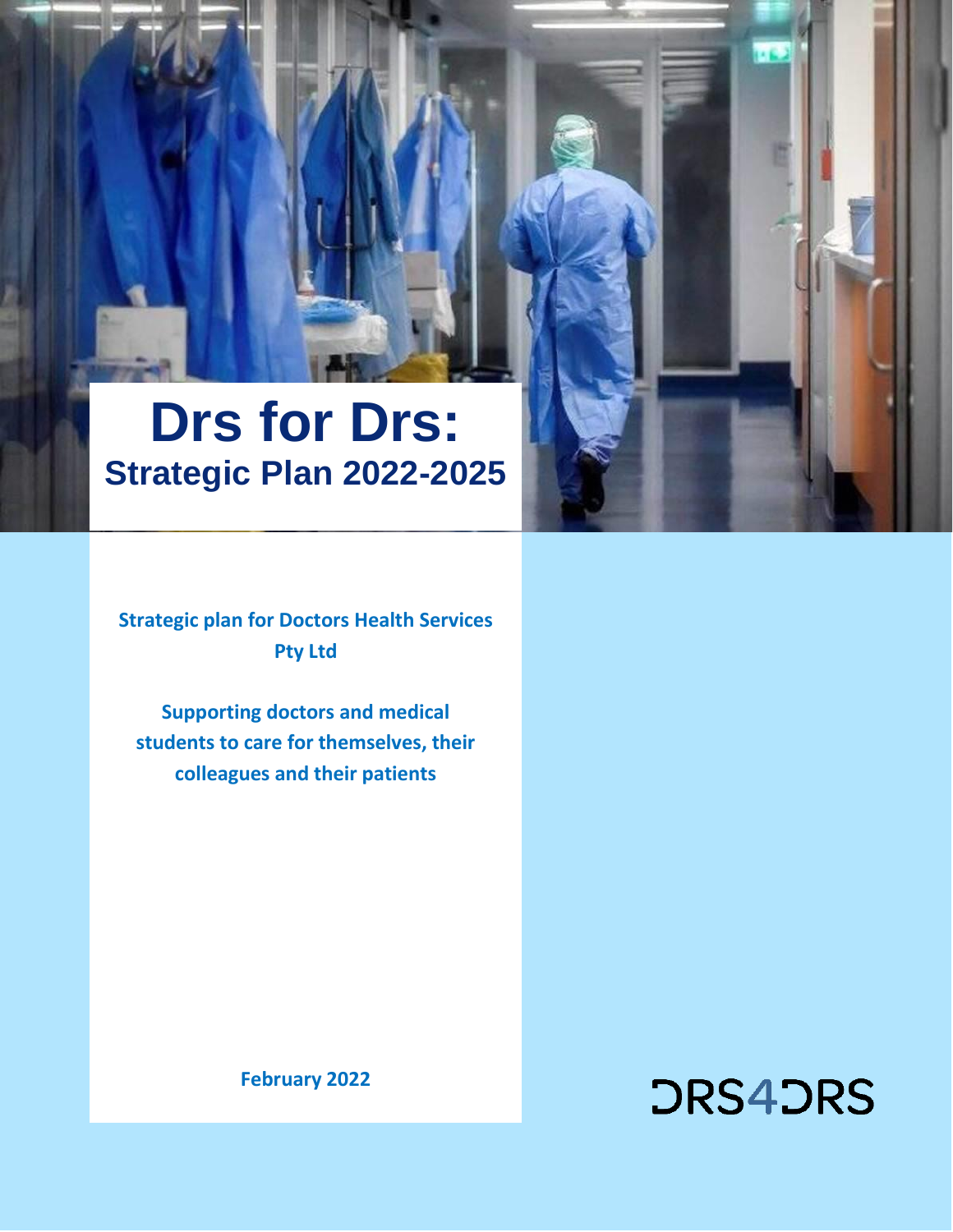## **Strategic Plan**

### **The new strategic focus for Doctors Health Services Pty Ltd:**

Our vision is for healthy doctors and medical students caring for themselves, their colleagues and their patients.

Doctors Health Services Pty Ltd is a national umbrella organisation supporting doctor health service providers to deliver timely access to appropriate medical support for doctors and medical students. Doctors Health Services Pty Ltd promotes proactive health and wellbeing practices of doctors and medical students, and will newly advocate for healthy medical workforce practices and culture.

### **The four strategic priorities for 2022 to 2025 of Doctors Health Services Pty Ltd are:**

#### **1 – To engage early**

We will enable support for medical students, doctors in training and early career doctors to ensure they "graduate" into medical careers with positive health and wellbeing, strong personal care practices, a trusted GP relationship and awareness of doctor health service options.

#### **2 – To support throughout career**

We will encourage doctors to maintain a trusted GP relationship, to access specialised services when needed and particularly during career transitions and significant life events, and actively promote positive culture and healthy practices for doctors at every career stage.

#### **3 – To build evidence and advocacy**

We will help build the evidence-base supporting effective interventions for better health and wellbeing of doctors and medical students, and utilise this evidence to advocate for improvements to workplace culture, policy, regulation and funding to doctor health service providers to advance doctor health and wellbeing.

#### **4 – To work through partners**

We seek to improve health and wellbeing of doctors and medical students by supporting doctor health service providers, and by new engagement with medical colleges, universities, medical workplaces, researchers, government policy-makers, government and charitable funders.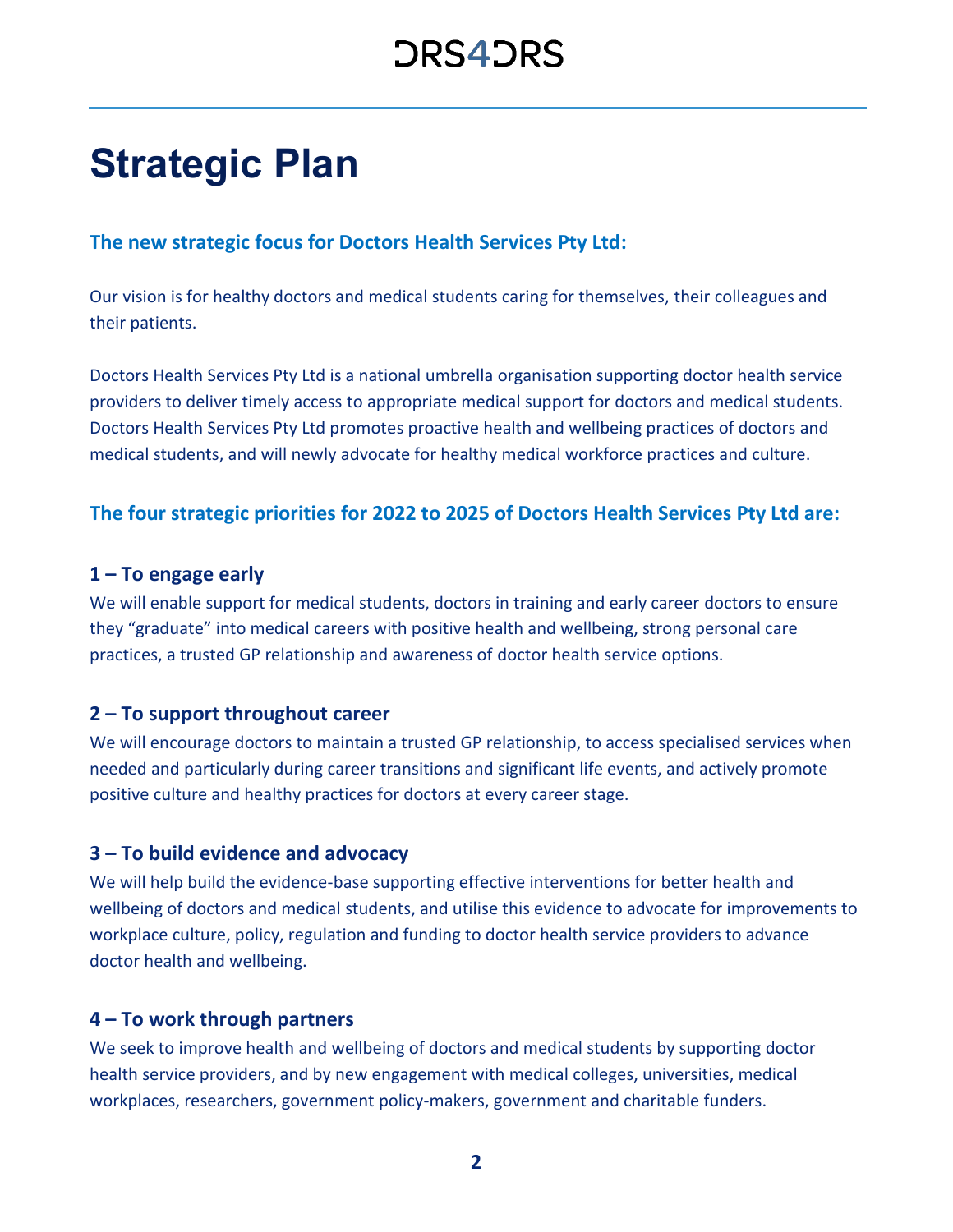## **Priority 1: To engage early**

We will enable support for medical students, doctors in training and early career doctors to ensure they "graduate" into medical careers with positive health and wellbeing, strong personal care practices, a trusted GP relationship and constructive awareness of doctor health services.

### **Initiatives over the life of the 2022 to 2025 strategy**

Coordinate review of the university student health and education system in partnership with Australian Medical Students Association; plan improved future response; engage university partners; solicit resources; publish proposed systemic improvements; advocate for proposed improvements.

Coordinate review of the doctors in training health and education system in partnership with Council of Doctors in Training; plan improved future response; engage medical colleges and employers; solicit resources; publish proposed systemic improvements; advocate for proposed improvements.

Develop public health styled communications campaign to promote medical students and doctors in training to maintain their GP relationship and to engage when needed with doctor health services providers.

Implement *Every Doctor, Every Setting* national framework with engagement of medical students and doctors in training.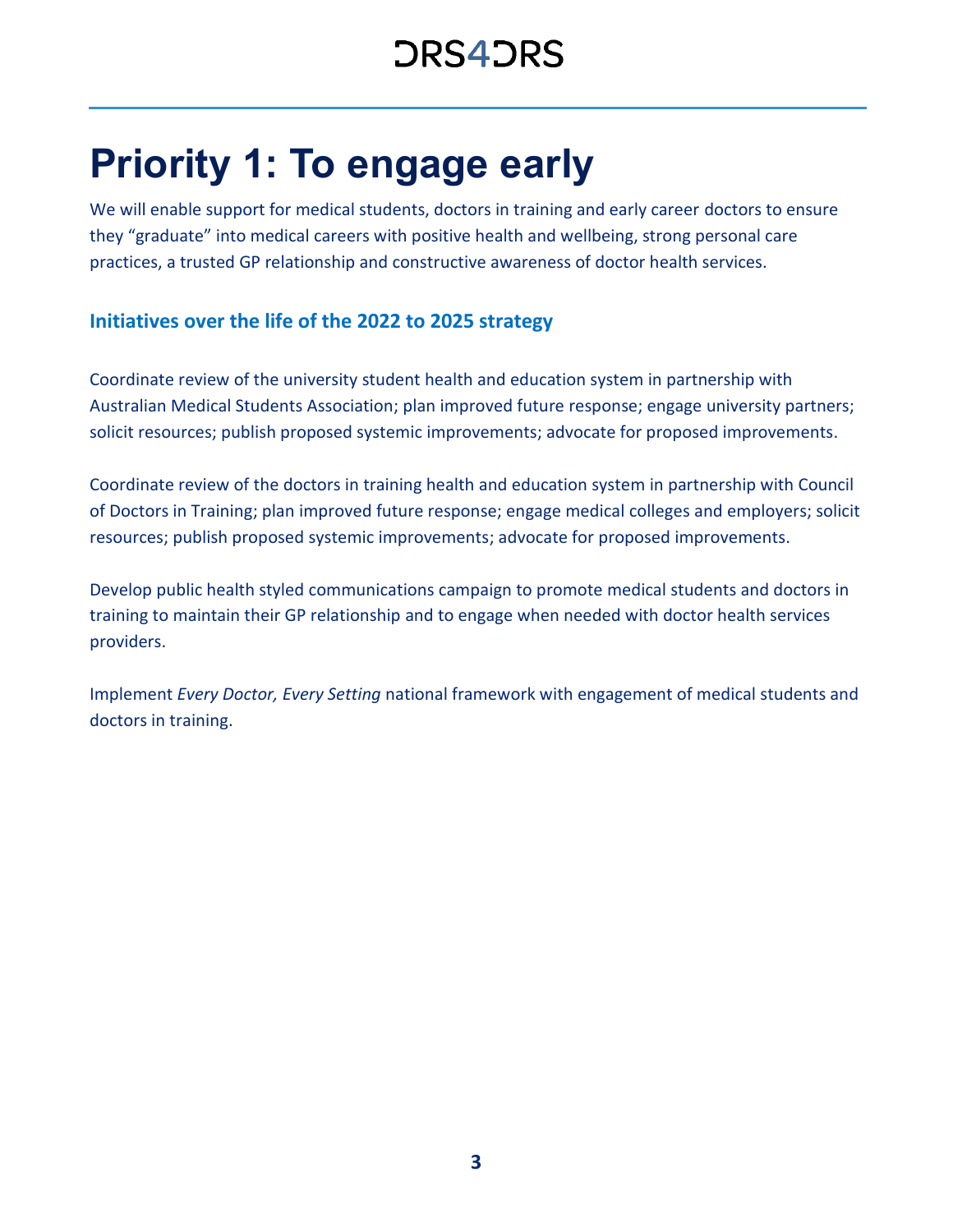## **Priority 2: To support throughout career**

We will encourage doctors to maintain a trusted GP relationship, to access specialised services when needed and particularly during career transitions and life events, and actively promote positive culture and healthy practices for doctors at every career stage.

### **Initiatives over the life of the 2022 to 2025 strategy**

Create an "every doctor has a GP" public health styled communications plan, incorporating advocacy and awareness campaigns.

Foster expectation of regular health checkups for all doctors and medical students, particularly at career transition points.

Enable Expert Advisory Committee to plan service responses for identified at-risk groups and for specific career stages.

Implement, monitor, and report and continuously improve on doctor health service delivery and funding contract obligations to the satisfaction of funding bodies.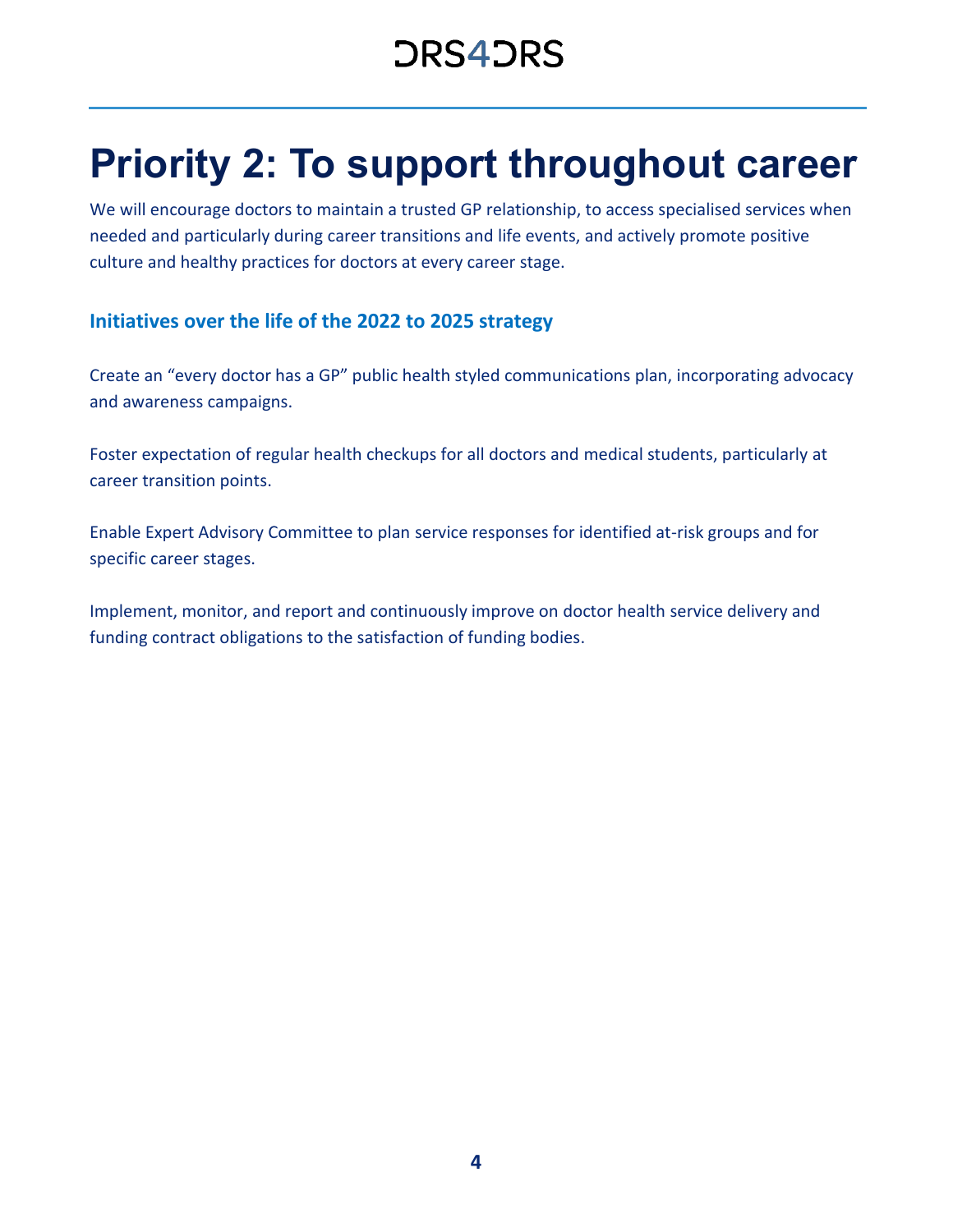# **Priority 3: To build evidence and advocacy**

We will help build the evidence-base supporting effective interventions for better health and wellbeing of doctors and medical students and utilise this evidence to advocate for improvements to workplace culture, policy, regulation to advance doctor health and wellbeing.

### **Initiatives over the life of the 2022 to 2025 strategy**

Maintain and promote use of a repository of local and international effective doctor health and wellbeing interventions.

Enable Expert Advisory Committee to develop three year research plan, and facilitate fulfillment of that plan from committed MBA funding and newly sourced philanthropic funding.

Establish capacity for Doctors Health Service Pty Ltd to conduct planned public policy advocacy, with objectives to and utilize evidence for improved medical workplace culture and to address barriers to doctor and medical student help seeking behaviors.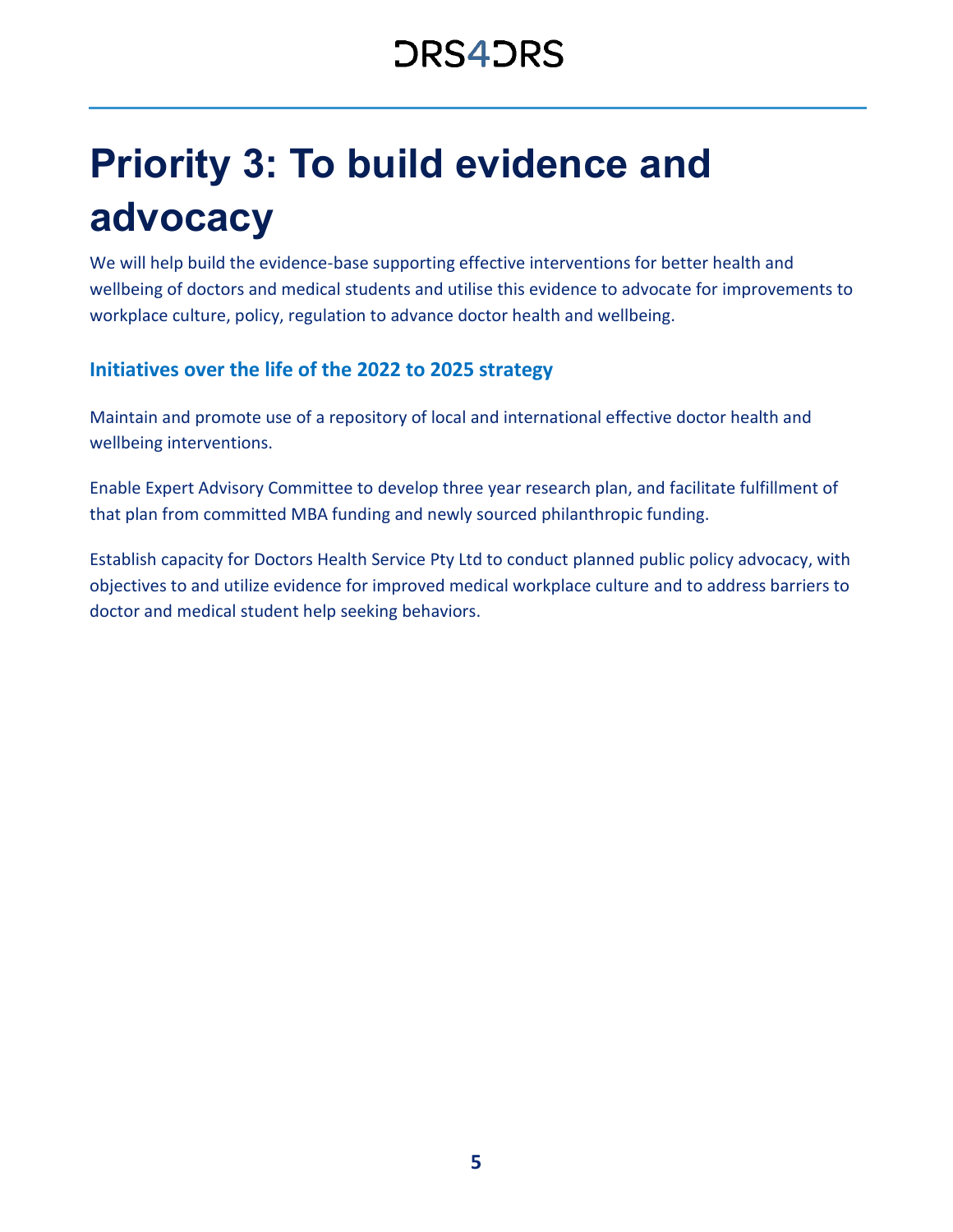## **Priority 4: To work through partners**

We seek to improve health and wellbeing of doctors and medical students by supporting doctor health service providers, and by new engagement with medical colleges, universities, medical workplaces, researchers, government policy-makers, government and charitable funders.

### **Initiatives over the life of the 2022 to 2025 strategy**

Support the capacity development of doctor health service providers.

Enable Expert Advisory Committee to identify its new service funding priorities, and inform government advocacy for new funding resources.

Engage with universities and medical colleges to increase awareness and utilization of doctor health service providers.

Implement *Every Doctor, Every Setting* national framework with engagement of wider medical profession.

Establish Doctors Health Services Pty Ltd as eligible to seek charitable trust and foundation funding support for doctor health research projects.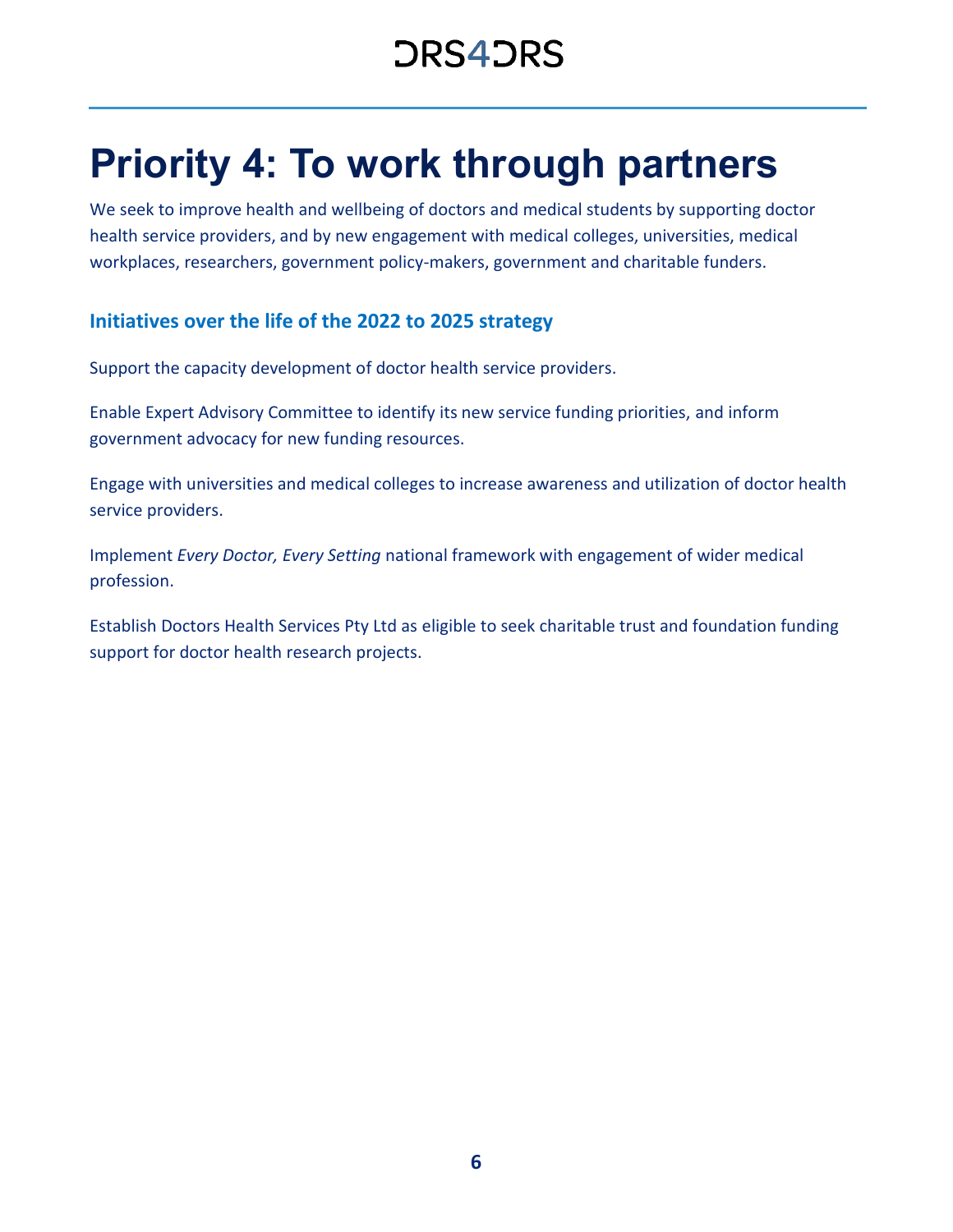## **Developing and implementing this plan**

### **Plan development**

This 2022-2025 strategic plan of Doctors Health Services Pty Ltd was developed with input from multiple stakeholders. Stakeholders included the Doctors for Doctors Expert Advisory Committee, representatives of doctor health service providers, the AMA Council of Doctors in Training, the Australian Medical Students Association, and the Doctors Health Service Pty Ltd Board of Directors. The method by which stakeholders contributed to the plan's development was by:

- Provision of a discussion paper to stakeholders, accessible **[here](https://www.ama.com.au/sites/default/files/2022-02/Drs%204%20Drs%20National%20Strategy.pdf)**.
- An anonymous survey, accessible **[here](https://www.ama.com.au/sites/default/files/2022-02/DRS4DRS%20Strategic%20Survey%20November%202021.pdf)**, which revealed stakeholders believed:
	- $\circ$  regulator and employer notification, fear and stigma combine as the key reason for some doctors and medical students not seeking medical care;
	- $\circ$  service providers can expand service reach by centralising some shared services;
	- o Doctors Health Services Pty Ltd can support service providers by moving to become a new national medical voice of advocacy for needs of better doctor health.
- Participation in three externally facilitated zoom meetings over six weeks.
- Receipt of comment on an initial draft, specifically through input of representatives of doctor health service providers, prior to adoption by the Doctors Health Service Pty Ltd Board.

### **Plan implementation**

Doctors Health Service Pty Ltd will adopt an operational plan to fulfil the aspirations of the strategic plan. The operational plan will sequence the identified initiatives over the life of the strategic plan, balanced against fulfilment of its existing contract obligations to:

- The Medical Board of Australia for funding of doctor health service providers;
- The Department of Health for funding of the tele-psychology program;
- The Department of Health for funding of the *Every Doctor, Every Setting program.*

The strategic plan will be published at www.drs4drs.com.au. Monitoring reports on fulfilment of the strategic plan will be made on a quarterly basis to:

- The Expert Advisory Committee;
- The Medical Board of Australia;
- The Department of Health;
- The Doctors Health Service Pty Ltd Board.